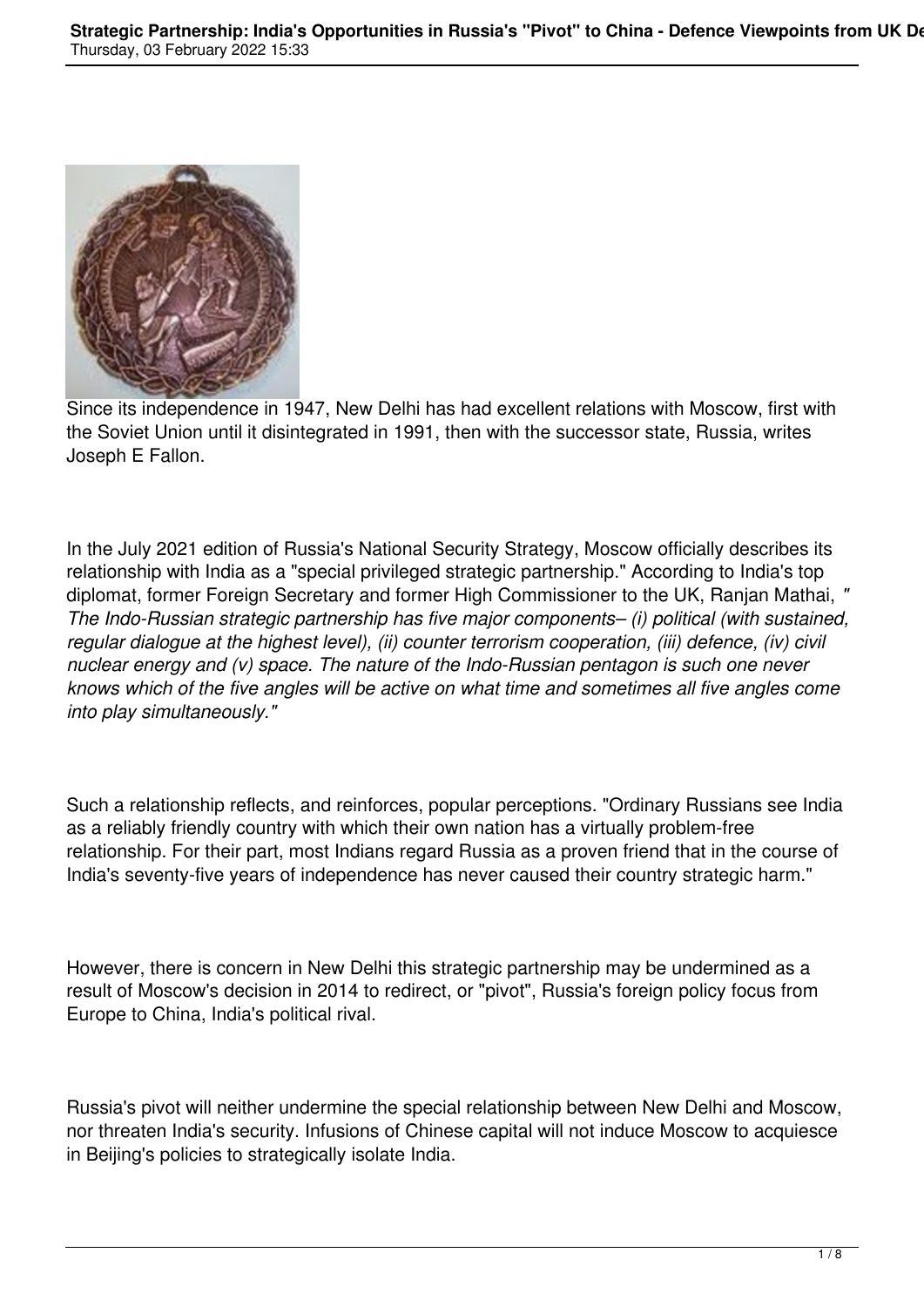Russia pivoted to China because Moscow needed to counter the impact of Western sanctions on the Russian economy. The decision was an example of realpolitik, a "relentless, though realistic, pursuit of the national interest."

The implication is when China, like Europe, becomes a threat to Russian interests, Moscow will pivot again this time to India. India is the only country in Asia, which rivals China in territory and population; can challenge China militarily, and has potential to challenge China economically as well. Russia is best served by bolstering India as the military and economic counter weight to China. Demonstrating this is the opportunity the pivot provides New Delhi.

As Elizabeth Buchanan wrote June 26, 2020 in "There's no (new) China-Russia alliance", The Strategist, Australian Strategic Policy Institute: "For Beijing, providing capital injections to take the edge off the sanctions was a shrewd act exploiting Russian vulnerability. This is not lost on the Kremlin and further feeds the notion that Beijing is merely a partner of opportunity...China and Russia have built a working relationship based on realpolitik and a convergence of interests. They will continue along that path—until their interests no longer align."

The Russia-China relationship, like the previous Soviet-China relationship, is fraught with mutual suspicions, increasingly divergent interests, and cooperation constrained by competition. While Russia supports China on Hong Kong and "is backing Beijing in its disputes with third countries, including a maritime sovereignty flap in Southeast Asia" China refuses to support Russia on Crimea, Abkhazia and South Ossetia. "And China's interests and influence can extend beyond its borders, to the detriment of Russian firms: in August 2020, Beijing's demands forced Rosneft to cancel a contract to drill in waters off the coast of Vietnam."

Then there is China's growing influence in the five Central Asian states of the former Soviet Union -- Kazakhstan, Kyrgyzstan, Tajikistan, Turkmenistan, and Uzbekistan -- Russia's soft underbelly. Beijing is seeking to use its financial resources to gradually replace Moscow as dominant power in the region.

This poses a long-term threat to Russia necessitating a strong and growing relationship with New Delhi. So if need be, an energy hungry China can be locked in a geopolitical vise – Russia to the north, India to the south. Moscow in position to cut Beijing's energy imports by land. India in position to cut Beijing's energy imports by sea.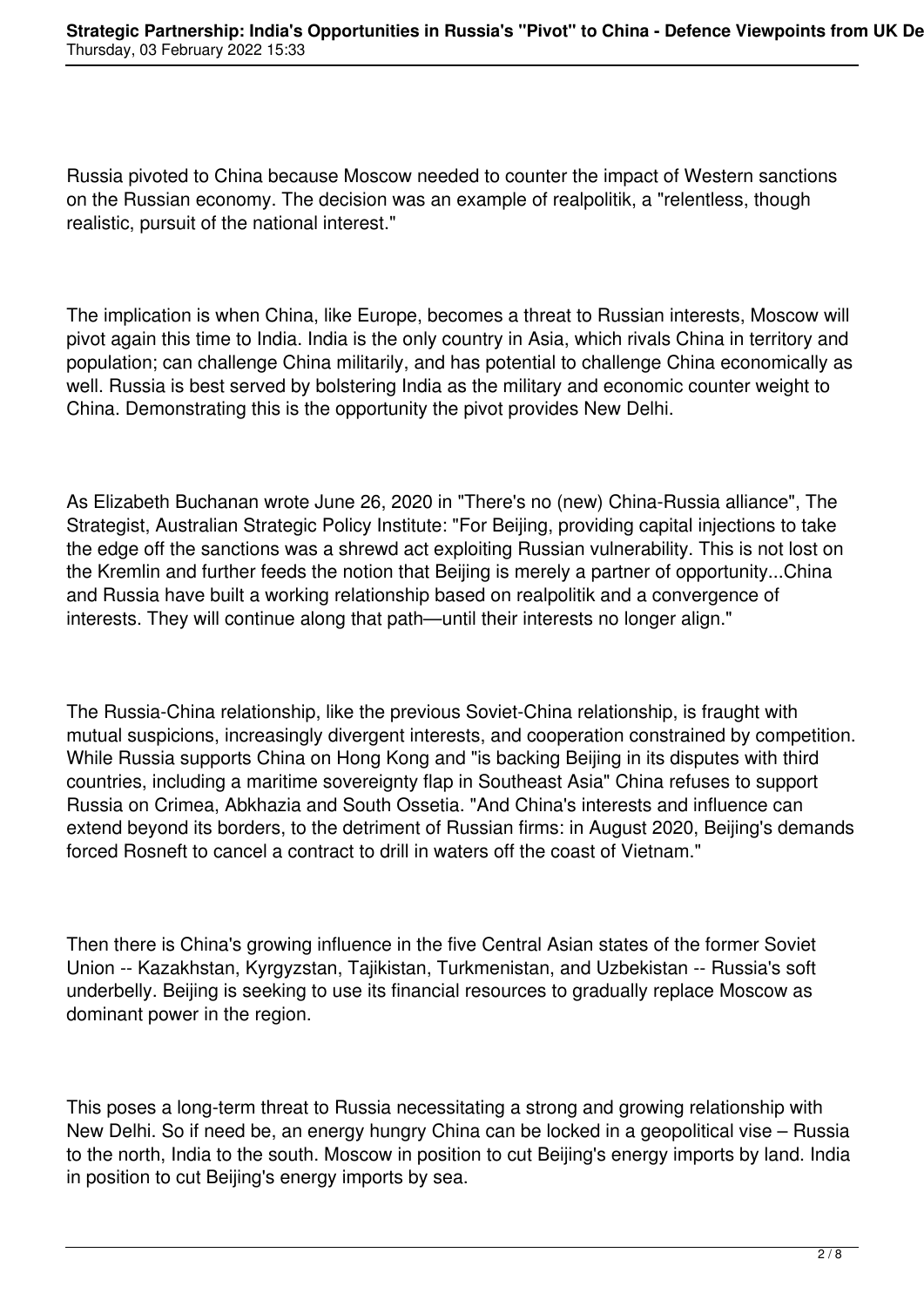Central Asia is key to the success of Beijing's Belt Road Initiative whereby China seeks to connect, integrate, and direct the economies of Eurasia. And as a consequence isolate India politically, undermine India strategically, and weaken India economically. A weak India would adversely impact Russia's national interests and undermine Russia's national security. Preventing such a scenario is another reason the relationship between New Delhi and Moscow will not only remain strong but will grow in importance – strategically and economically.

For Beijing, a vast amount of territory in Central Asia historically belong to China. Such claims increase distrust of China among the peoples of Central Asia undermining Beijing's four strategic goals: (1) expel Russian influence from Central Asia, (2) transform Central Asian republics into client states of China, (3) reclaim "lost" territories, and (4) prevent India from establishing a strategic presence in Central Asia.

China's irredentism also extends to Russia. Beijing claims Russia's Far East, "Primorsky Krai, southern Khabarovsk Krai, the Jewish Autonomous Oblast, the Amur Oblast and the island of Sakhalin" as historically a part of China called "Outer Manchuria".

Russian mistrust of China is similarly increasing particularly among Russian Sinologists. On December 17, 2021, in the article, "It's complicated: Russia's tricky relationship with China", publication of the European Council on Foreign Relations, Kadri Liik wrote: "In a recent article, two prominent Russian Sinologists note that China has become more assertive as its power has grown – and Russia, its nominal ally, is feeling the heat. They set out a list of grievances about the asymmetric arrangements in the relationship: the Russian media cannot work in China the same way the Chinese media work in Russia; and China sometimes even tries to censor Russian media outlets in Russia; academic cooperation is hampered by ideology; China is far quicker to remove Soviet war monuments than any country in central Europe; and, occasionally, Russia finds itself on the receiving end of China's 'wolf warrior' diplomacy. Accordingly, the authors of the article call on Russia to start quietly hedging against China".

This is what Russia is doing. "Moscow is not going all-in with Beijing. It is pushing to develop a 'privileged' strategic partnership with India and is continuing its efforts to engage and arm other Asian partners to diversify its relationships and offset its 'comprehensive strategic partnership of coordination' with China."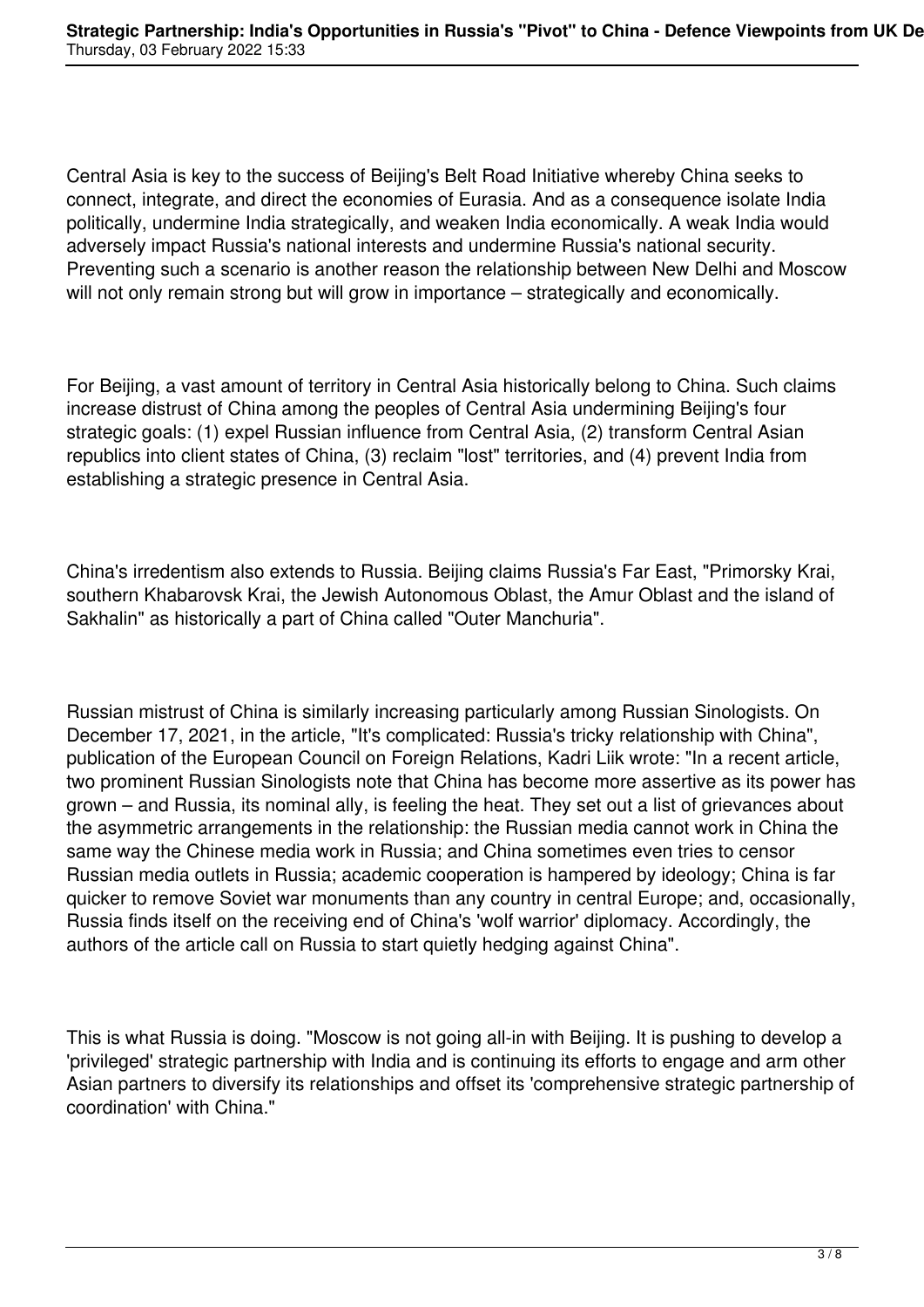In a candid assessment, Cheng Yijun, specialist in China-Russia relations at the Chinese Academy of Social Sciences, stated "Despite the enthusiasm for greater cooperation between Russia and China...It is not beneficial to China to ally with Russia from a historical point of view," he said, referring to the failure of the China-Soviet Union alliance ...Russia's values and political system were now aligned more with the West [and by extension India] than with China...In difficult times the two countries can hold together for warmth, but we should not forget that China's rise is also a threat to Russia."

For New Delhi, the most important aspect of the pivot is not Russian growing suspicions of China, but its continued commitment to India. "Russia...ruled out any military alliance with China and assured that Moscow will continue to supply military equipment to India besides reiterating that Moscow will continue to back New Delhi's position on Kashmir and Pakistan related issues...making it clear that will neither join CPEC [China Pakistan Economic Corridor] or supply defence equipment to Islamabad."

Since the 1950s, New Delhi's relationship with Moscow has been shaped by geopolitical strategies pursued in South Asia by China, Pakistan, and the U.S.

After independence, India adopted a policy of non-alignment. But in 1971, New Delhi reoriented its foreign policy and entered into an "alliance" with the Soviet Union because of three geopolitical threats.

First was the civil war in East Pakistan over the results of the 1971 general elections, which resulted in 8 to 10 million refugees fleeing into India.

Second was the growing Sino-Pakistan cooperation which confronted India with the prospect of a future, coordinated multi-front war, in the west, north, and east, with both Pakistan and China.

Third was the coupling of Sino-Pakistan cooperation with the rapprochement between Beijing and Washington.

India was faced with encirclement by Pakistan to the west and east, by China to the north, and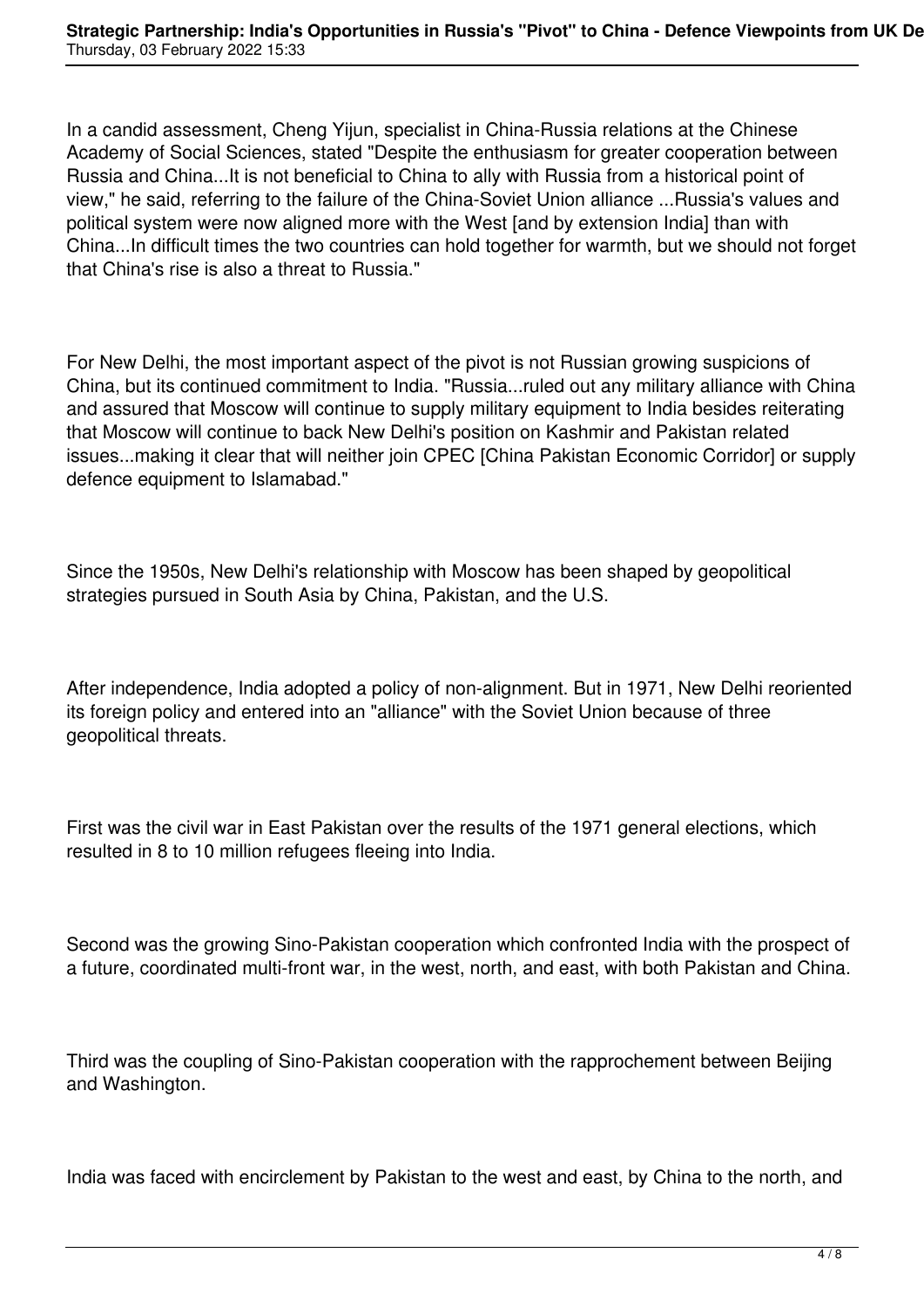to the south, by Sri Lanka, which supported Pakistan and had entered into maritime agreements in 1963 and 1971 with China, and by the U.S., which had established a naval presence on the atoll of Diego Garcia in the British Indian Ocean Territory in January 1971.

New Delhi overcame this strategic vulnerability by signing the 1971 Treaty of Peace, Friendship and Cooperation between the Government of India and the government of the Union of Soviet Socialist Republics. Article IX read: "In the event of either Party being subjected to and attach or a threat thereof, the High Contracting Parties shall immediately enter into mutual consultations in order to remove such threat and to take appropriate effective measures to ensure peace and the security of their countries."

India now had the tool by which to neutralize encirclement, and intervene in Pakistan's civil war to create the independent state of Bangladesh from East Pakistan, ending the threat of a two front war from a united Pakistan.

When India's military invaded East Pakistan, Soviet military deployments prevented the U.S., the U.K, and China from intervening to assist Pakistan; "...when the Americans and British sent their navies into the Bay of Bengal (task force 74 and task force Eagle respectively) the Soviet navy confronted them...In place of the usual deployment of 3-4 divisions, the Soviets deployed 44 motorised divisions on the Sino-Soviet border, creating a land threat to China."

After the fall of the Soviet Union, the special relationship New Delhi had with Moscow continued because the same threat to India of encirclement remained. While Washington became a de facto ally, China has become a more powerful and a more menacing adversary posing three security threats to India.

First is Beijing's provocative military movements along their disputed Himalayan border. Such provocation includes China's territorial claim to India's northeast province of Arunachal Pradesh, which Beijing calls "Southern Tibet".

Second is China's support for Pakistan's position on Kashmir, and Beijing's growing military presence in the Chinese occupied sector of Kashmir.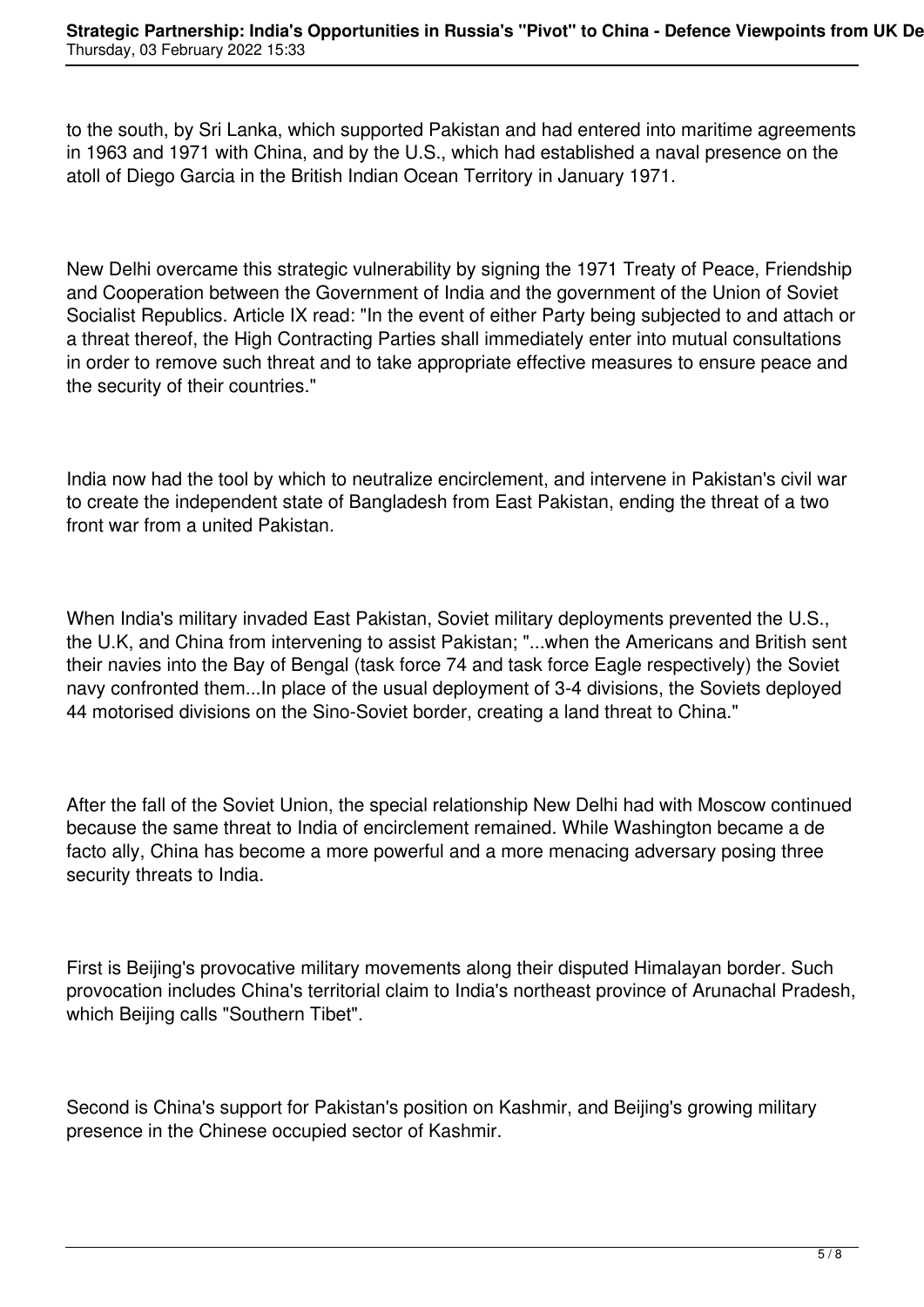Preoccupied with Kashmir, India's attention is diverted from China's activities along the rest of the Himalaya border. Undermining New Delhi's militarily preparedness for a two front war - in Kashmir and the Himalayas.

Third is China's encirclement of India by sea and land with its "string of pearls", civilian/military dual use bases, in the Indian Ocean and its Belt Road Initiative projects in Pakistan, Myanmar, Bangladesh, Maldives, and Sri Lanka.

The naval component of China's encirclement can be countered by New Delhi's "fish hook". Relying on strategic engagement with the West -- the U.S., the U.K., Australia, and France - this strategy seeks to enable India to encircle China's "string of pearls" from the east and the west, so as to be in position to cut the "string" and scatter the "pearls".

Neutralizing the naval component still leaves India facing the possibility of a two front land war with Pakistan on the west and China on the north and possibly on the east with a flanking maneuver through Myanmar, Beijing's strategic ally. If so, the military objectives would be for Pakistan to annex India-administered Kashmir and China to annex the northeast Indian state of Arunachal Pradesh.

Currently, New Delhi is in a better military position in the Himalayas than Beijing. "China has boldly projected an image of considerable strength in Central and South Asia to mask serious frailty."" While "India is in a stronger conventional position vis-à-vis China than much of the analysis on this topic concludes."

Moscow's pivot to China, however, allows Russia to employ its diplomatic skills with Beijing to prevent such a conflict from occurring as it did in May 2020. "Moscow's discreet diplomacy may have helped de-escalate the most violent China–India clash since the 1960s."

If Russian diplomacy fails and India is confronted with a two front war with Pakistan and China, or war with just one of these two adversaries, Moscow has to recognize the importance to Russia's strategic interests that India not be defeated. A China paramount in South Asia and Central Asia would pose an unprecedented threat to Russia. Beijing would have a sphere of influence from Kazakhstan to Sri Lanka restricting Russian influence in Asia to the taiga and tundra of Siberia.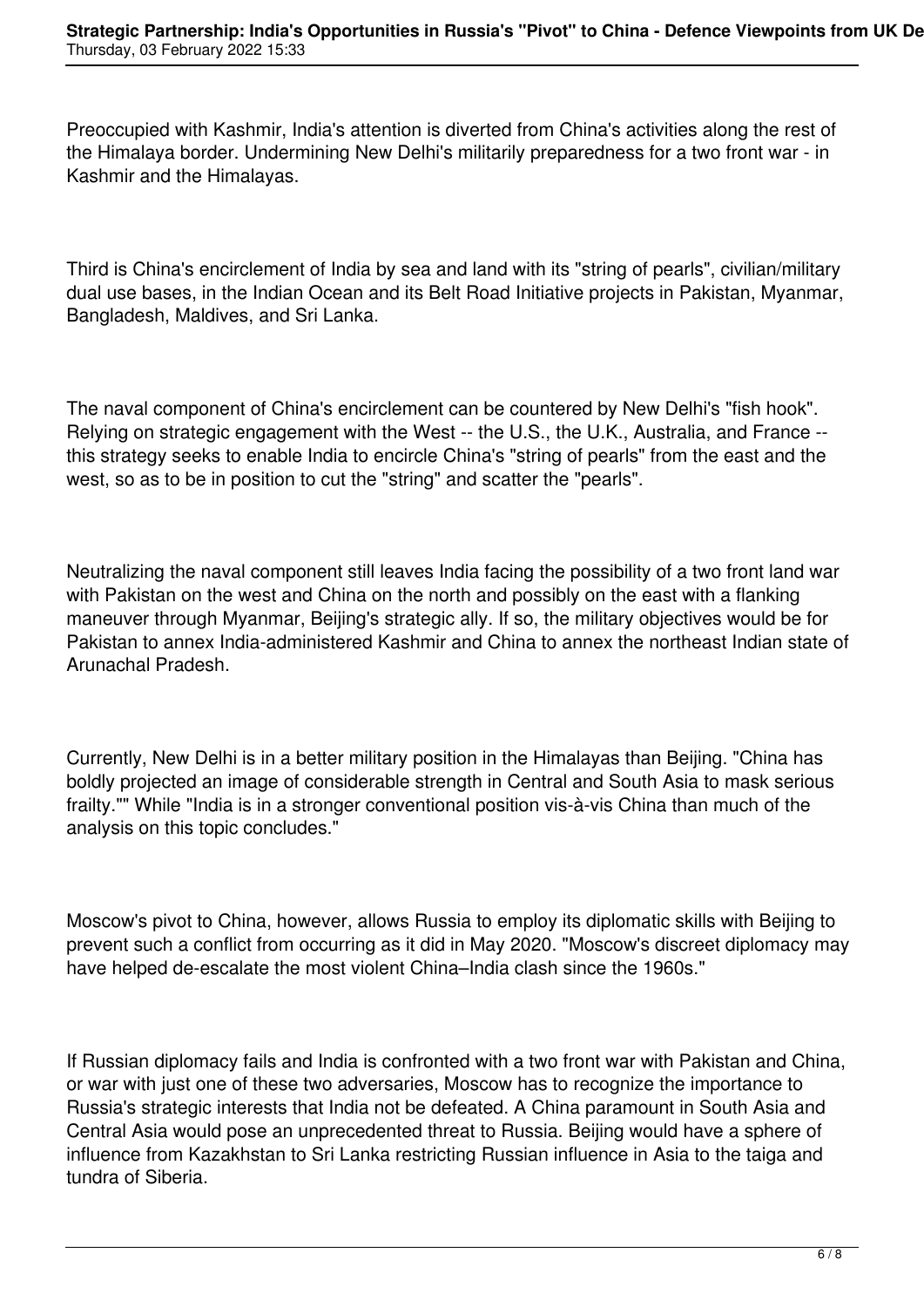According to the Rimland Theory of Geopolitics by Nicholas Spykman, whoever can control the rimland of Eurasia, rules Eurasia. China is expanding the geographic scope of Spykman's Rimland with a proposed BRI Arctic Maritime Route whereby Beijing seeks to control the northern, as well as southern, coast of the Eurasian Rimland, and in doing so completely encircle Russia.

The only way to prevent Russia's future economic subordination to China is for Moscow to insure India is a political, military, and economic counter weight to China. To do this, Moscow needs to dramatically increase trade with India, which requires a fundamental change in how business is conducted between Russia and India.

"In geoeconomic terms...the obvious weakness of the Indo-Russian relationship is its small and stagnant trade volumes. With America and China—despite the bad political relationship with the latter—India, a fast-rising economy, trades to the tune of \$100 billion each, while commerce with Russia still languishes around a mere \$10 billion. The reason is again plain to see: while 85 percent of India's economy is now in private hands, Indo-Russian economic ties still rest on government-to-government agreements. After the old model of Soviet-Indian economic relations collapsed in 1991, trade volumes plummeted. The USSR used to be among India's top three economic partners; the Russian Federation's current rank is in the twentieth to twenty-fifth range."

An important means to increase business and trade relations between Russia and India and among Russia, India, Central Asia, and Europe, in the process weakening Beijing's ability to dominate the economies of Eurasia, is the realization of three Eurasian transportation corridors.

The first is the International North South Transport Corridor stretching from Mumbai to Moscow. "The multimodal International North–South Transport Corridor connects the northwestern part of the Eurasian Economic Union (EAEU) and the Nordic countries with the countries of Central Asia (CA), the Persian Gulf, and the Indian Ocean...to deliver goods from the countries in the southern part of the corridor to Central, Western, and Northern Europe (and back)...The unique INSTC route makes it possible to connect it to other global and regional east-west latitudinal transport corridors. The INSTC is an important component of a network of latitudinal and meridional trade routes...which, in turn, underpins expansion of trade and investment partnerships within Eurasia,